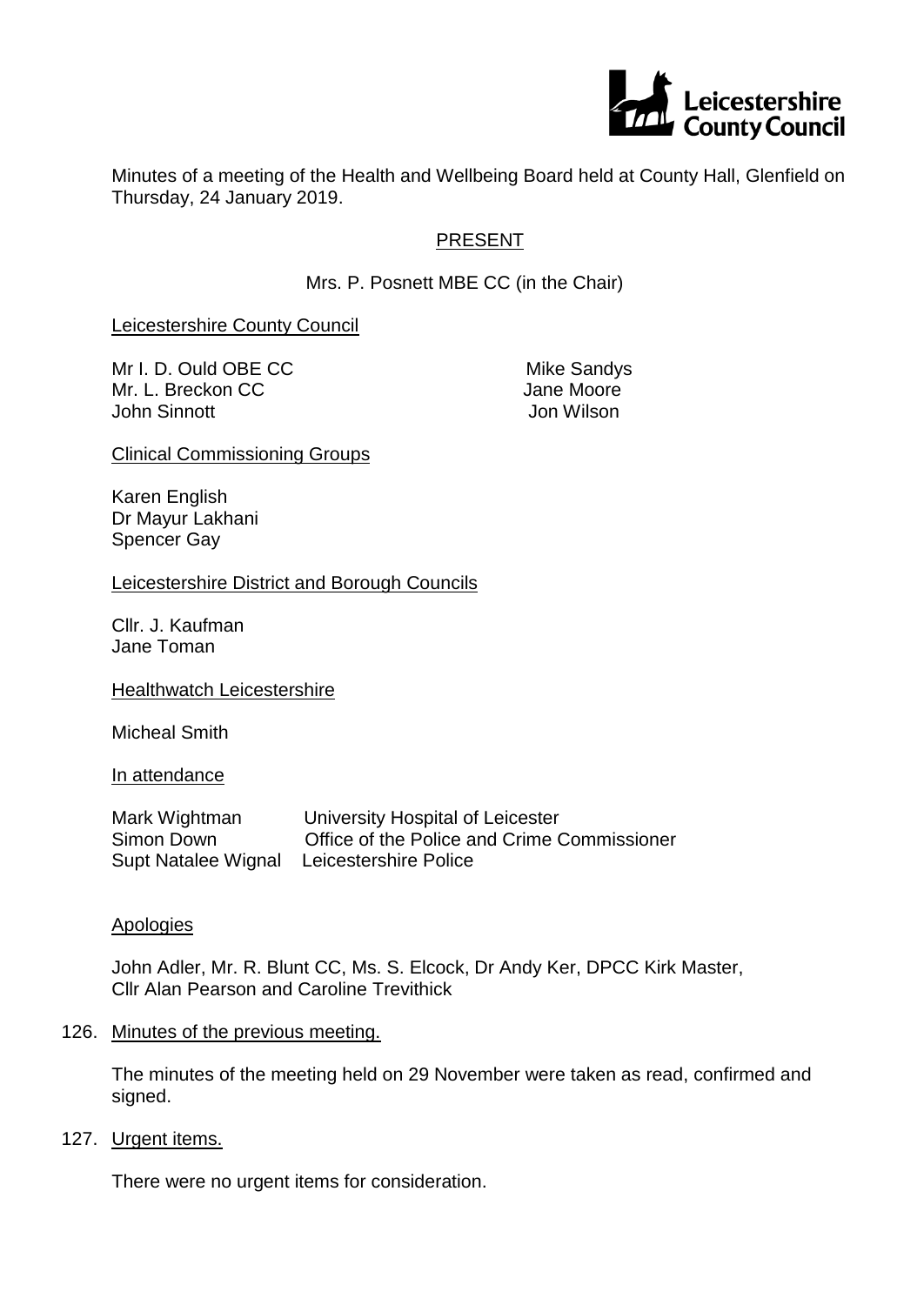#### 128. Declarations of interest.

The Chairman invited members who wished to do so to declare any interest in respect of items on the agenda for the meeting. No declarations were made.

#### 129. Position Statement by the Chairman.

The Chairman presented a position statement on the following matters:

- Healthy Lifestyles
- Revamp of the Health and Wellbeing Board Agenda
- Enderby Leisure Centre to host new Urgent Care Service
- Civil and Military Partnership

A copy of the position statement is filed with these minutes.

#### 130. Outcomes from the Health and Wellbeing Board Development Session held on 30 November 2018.

The Board considered a report of the Director of Health and Care Integration which provided an overview of the Health and Wellbeing Board workshop held on 30 November 2018, and actions agreed. A copy of the report is filed with these minutes marked 4.

In introducing the report the Director explained that following circulation of the report, the CCG Lead Commissioner for Mental Health had provided clarification on a number of points. A revised version reflecting this feedback would be circulated to members of the Board.

Arising from discussion the following points were noted;

- In consideration of the outcomes of the discussion at the workshop concerning the Mental Health JSNA Chapter, it was necessary to explore whether the Board had the appropriate mental health expertise and consider the possibility of recruiting an additional member to the Health and Wellbeing Board with such knowledge if necessary;
- The importance of identifying individuals who had been subject to Adverse Childhood Experiences (ACEs) at an early stage was crucial in order to be able to make sure they were part of a cohort which benefited from a targeted Mental Health offer. The Children and Families Partnership Board would be asked to consider a report on this matter at its next meeting;
- An engagement process on the Improving Access to Psychological Therapies (IAPT) Programme had commenced ahead of the expiration of the current contract and the procurement process needed to implement services across Leicester, Leicestershire and Rutland from 2020. It was noted that a cross partner communication approach was vital in order for service users to understand how and what help they could access. Additionally, over 1300 patients with long term conditions had recently been written to with information about the ways in which they could access IAPT services;
- To complement the First Contact Plus service, GPs and the public would benefit from the creation of a simple guide detailing the types of mental health services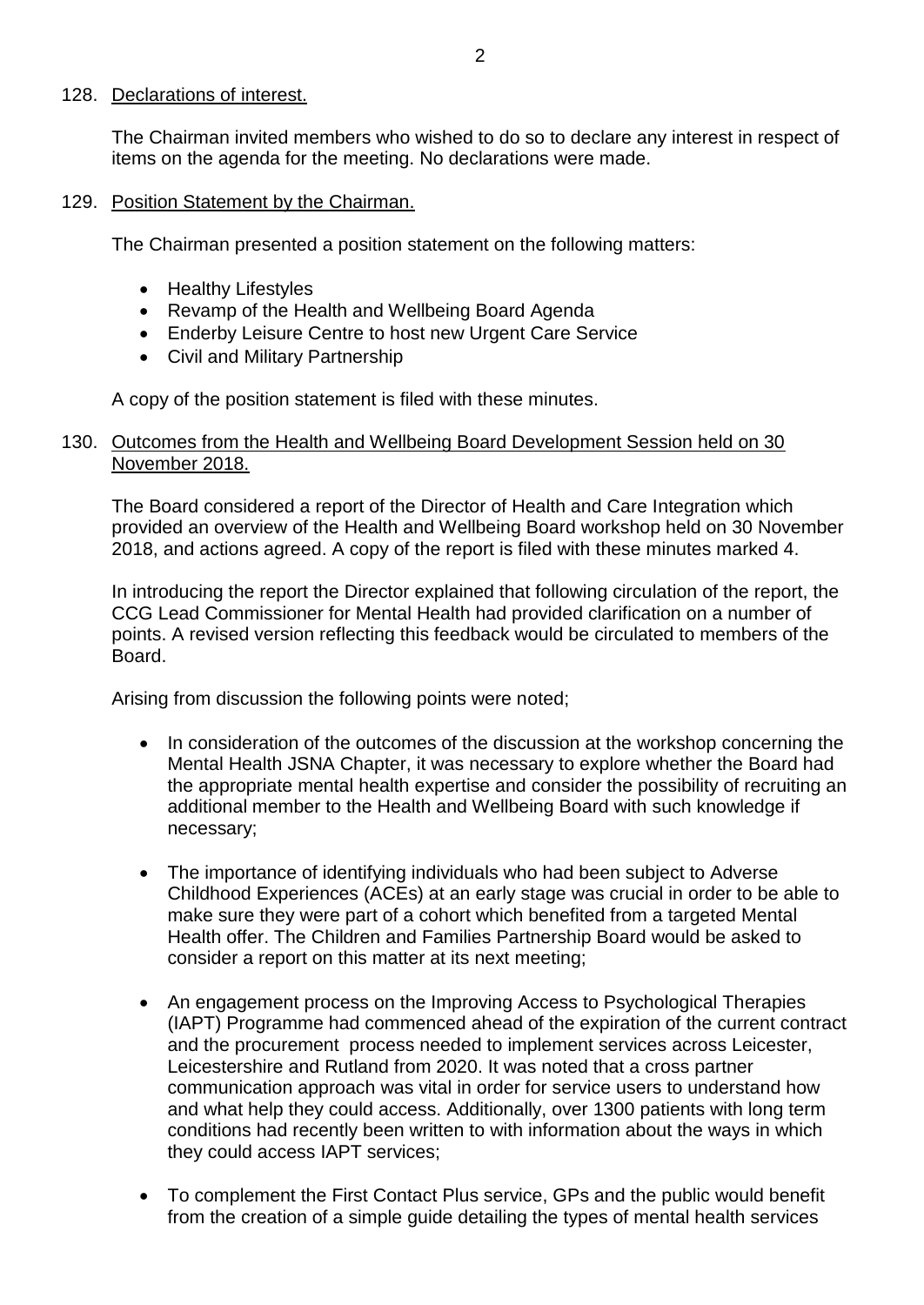and support available for older people in Leicester, Leicestershire and Rutland to help direct patients/public to these services;

- The lack of affordable rental accommodation for vulnerable and low income individuals and families was an issue which the Housing Services Partnership continued to monitor. In regards to the Adult Social Care Outcomes Framework figures for settled accommodation, it was noted that a reporting error had resulted in the County being ranked in the bottom quartile for the second quarter of 2018. Correct reporting would see the County positioned in the top quartile for the latest quarter;
- In recognition of the importance of a joined up approach to managing mental health, the Board would seek assurance that mental health issues were being considered in the model of care of Integrated Locality Teams including the Hinckley ILT pilot which is currently underway;
- Funding allocated by the Office of the Police and Crime Commissioner (OPCC) specifically towards mental health provision had been made available to the Safer Communities Strategy Board. The OPCC also worked closely with the Mental Health Board;
- In reference to difficulties in accessing s106 monies and the implications for health and care services, it was noted that the county CCG's were working together and alongside strategic estate advisors to help improve their approach when applying for s106 funding;
- The recently published Annual Report of the Chief Medical Officer suggested a fundamental change to the way in which health was viewed, promoting a commissioning approach based on health being viewed as the nation's prized asset rather than a financial burden. It was agreed that the relevant sections of this report would be considered by the Board alongside the Strategic Growth Plan Update at its next meeting in March;
- The Council's Healthy Schools Programme ensured that the Local Authority remained in contact with all the county's schools regardless of whether they were maintained schools or academies. It was acknowledged that whilst there was an expectation that schools would have a mental health support provision in place for their students, there was a risk that increasing pressure on school's budgets could lead to reductions in such services;
- The NHS Long Term Plan was expected to inform a range of commissioning intentions for future years. A Health and Wellbeing Board development session on the matter would be held during the summer of 2019;
- The approach to community and social cohesion at place level needed to be better aligned in order for a multi partnership cost effective approach to be delivered. The Director of Public Health would undertake a review of work in progress across partners in order to start the process.

# RESOLVED:

a) That the recommendations as set out in the report be approved;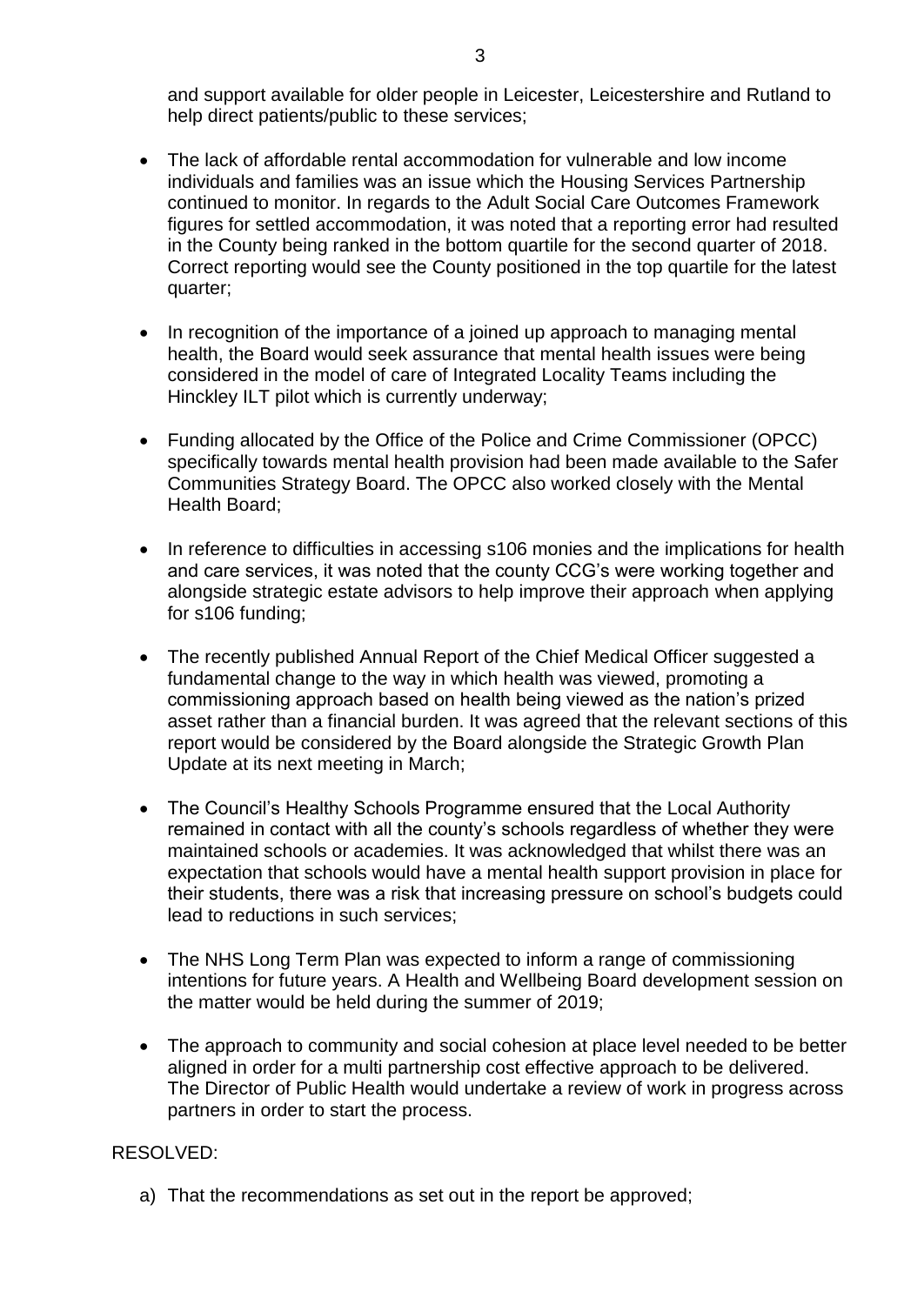- b) That a draft action plan detailing the recommendations be circulated to members and relevant partners before being considered by the Health and Wellbeing Board at its meeting on 14 March 2019;
- c) In absence of a representative at the meeting, the Chairman of the Health and Wellbeing Board be requested to write to Leicestershire Partnership Trust concerning the findings of the workshop as detailed in the report, to seek their feedback;
- d) That the Board consider a presentation on the Strategic Growth Plan including reference to relevant sections of the Annual Report of the Chief Medical Officer at its meeting on 14 March 2019;
- e) That District Councils and Healthwatch be requested to support the ongoing communication approach to help patients access Mental Health services across the County, including the Improving Access to Psychological Therapies (IAPT) Programme;
- f) That the Chairman of the Health and Wellbeing Board write to the Integrated Community Services Board to seek assurance on the IAPT/Mental Health interface for the Integrated Locality Teams approach, and ask the Integration Executive to look at this for the county specific area;
- g) That the Children and Families Partnership Board be asked to consider a report on Adverse Childhood Experiences at its next meeting;
- h) That the multi-agency Mental Health Partnership be asked to consider producing a guide detailing older people's mental health and wellbeing services in Leicester, Leicestershire and Rutland which could be used by GPs to direct patients to the appropriate service.

### 131. Leicester, Leicestershire and Rutland Transforming Care Plan.

The Board considered a report of the Director of Adults and Communities which provided an update on the delivery of the Leicester, Leicestershire and Rutland Transforming Care Plan (TCP). A copy of the report marked 'Agenda item 5' is filed with these minutes.

The Board noted progress as a result of the TCP including the development of a new community based housing provision as part of its accommodation workstream and the expansion of the Learning Disability Outreach Service.

The Director reported that a recent meeting with the NHS Lead Officer for Transforming Care had identified the positives associated with creating a multi partner based approach in the form of a Transforming Care Partnership, but concluded that the approach lacked the necessary overall impact on the lives it was tasked with helping.

In reference to future funding arrangements for the Programme, it was noted that as a result of its current inpatient position being considerably over the NHS England target, no funds were being made available to local system, and consequently funding was not following the patient as they returned to the community.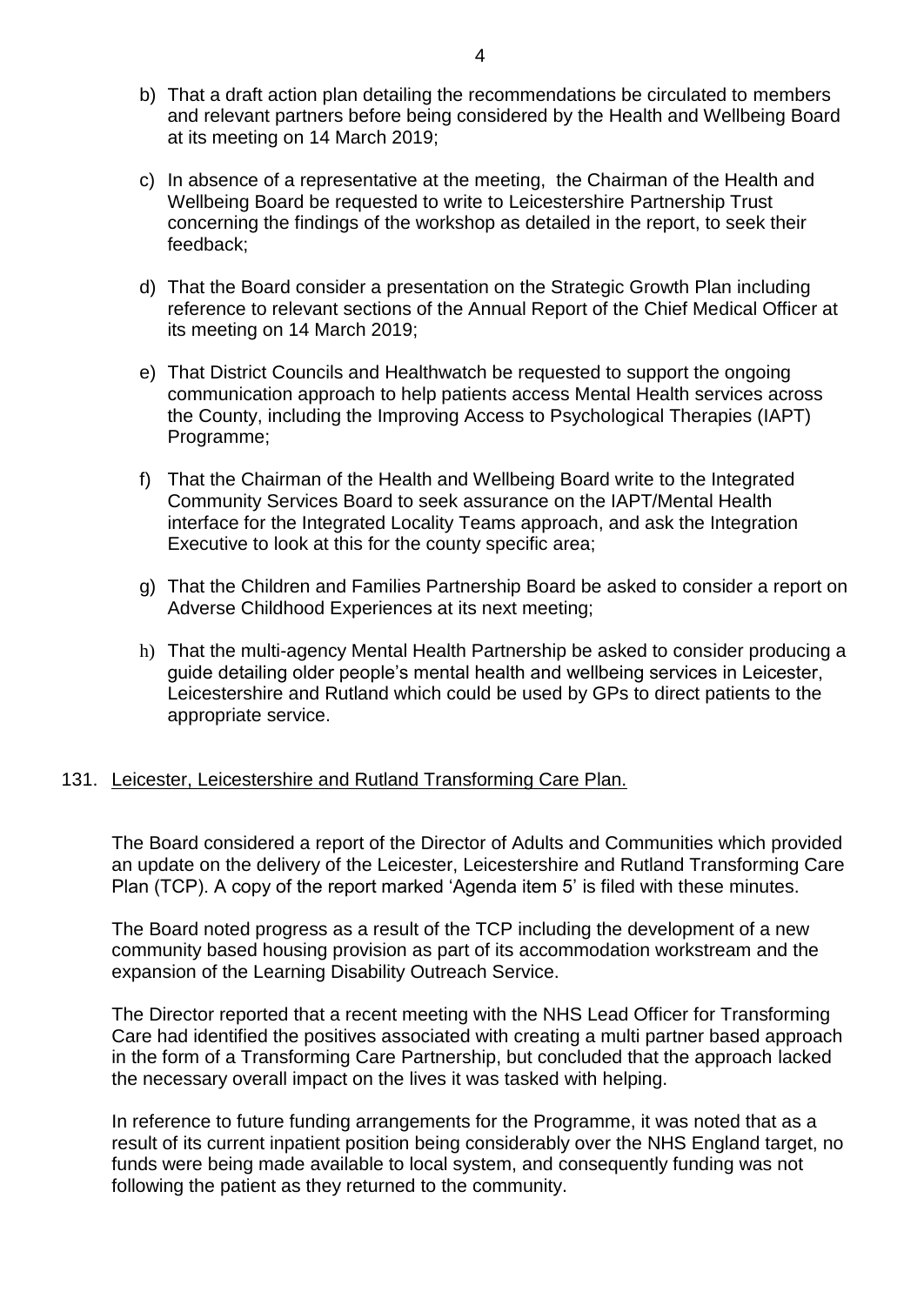That the report be noted.

132. Leicestershire Food Plan and Good Food Leicestershire Charter.

The Board considered a report of the Director of Public Health which provided an update on progress concerning the development of the Council's Leicestershire Food Plan and recently adopted Good Food Leicestershire Charter. A copy of the report, marked 'Agenda Item 6' is filed with these minutes.

The Director reported that Leicestershire had been the first County Council to commence work towards membership of Sustainable Food Cities (SFC), it hoped to obtain the Bronze award in the next 18-24 months. It was also supporting several district councils to achieve the Bronze award in a similar time frame.

Members noted the benefits of the County's local authorities becoming members of the SFC and adopting a Food Charter, which not only recognised organisations intentions to promote healthy sustainable food, but also had the potential to enable additional funding through organisations such as the Soil Association.

### RESOLVED:

- a) That the Leicestershire Food Plan and associated Good Food Charter be supported;
- b) That members of the Board encourage their own organisations to adopt the Good Food Charter.

# 133. Better Care Fund Quarterly Update.

The Board considered a report of the Director of Health and Care Integration which provided an update on the Better Care Fund Programme for 2018/19. A copy of the report marked 'Agenda item 7' is filed with these minutes.

In reference to Leicestershire's 2018/19 Delayed Transfers of Care figures, the Director reported that whilst there had been a spike in the average number of delayed days at the beginning of the quarter, performance since then had improved, returning to target by November.

# RESOLVED:

That the good current performance across all four BCF metrics and the positive progress made in transforming health and care pathways in 2018/19 be noted.

### 134. Unified Prevention Board Update.

The Board considered a report of the Unified Prevention Board which provided an update on their work in delivering the prevention offer along with partners across Leicestershire. A copy of the report marked '8' is filed with these minutes.